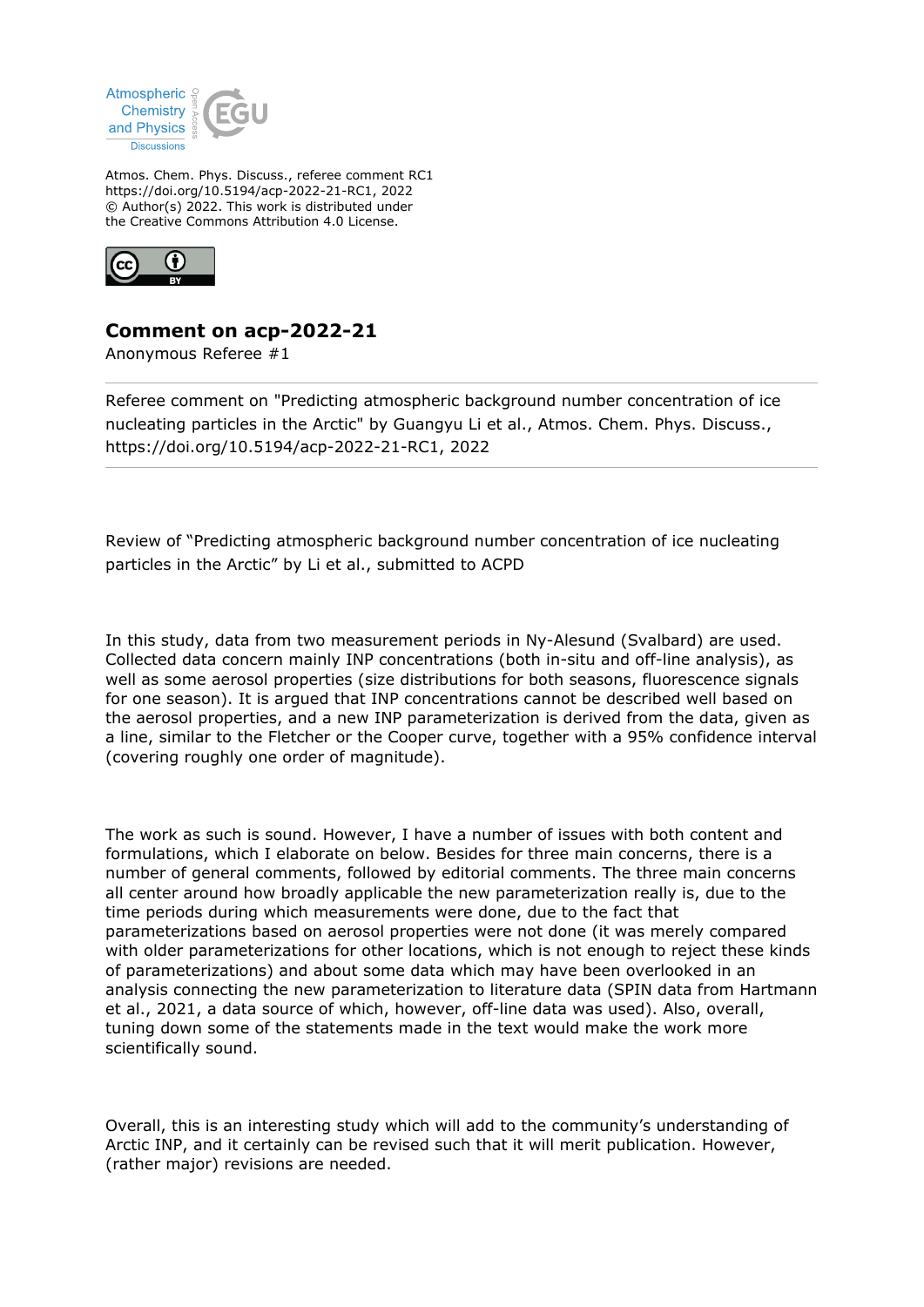#### **Three major issues:**

#### 1)

One of my main concerns is about the time periods during which you measured. You happen to have measured during times which were described as transition periods from low to high (spring) or high to low (fall) INP concentrations before (e.g., Creamean et al. 2018; Wex et al. 2019). I am aware that Schrod et al. (2020a) did not find such an annual variation, but they only examined temperatures < -20°C. The pronounced changes shown in Creamean et al. (2018) and Wex et al. (2019) occurred at higher temperatures, for which you report the bulk of your data. Also, there is a new publication which you may not know yet (Porter et al., 2021), in which INP concentrations in the North Pole region were measured in summer. The there reported INP concentrations are MUCH higher than yours (by roughly close to 3 orders of magnitude), which means that while you overestimate concentrations in winter, compared to these new data, you will underestimate them in summer. (And while Porter et al. (2021) is similar to a discussion paper in ACPD, I am sure it will be published in peer reviewed version soon, and then your statements about a general applicability of your fit will be outdated already from its start.) Also, Tobo et al. (2019) and Sanchez-Marroquin et al. (2020) suggested that Arctic mineral dust sources contribute to atmospheric INP. It is unknown but possible that average land based INP concentrations may differ from averages of data taken over the ocean. This should be discussed more.

### 2)

The second of my main concerns is your suggestion that a single line (together with a confidence interval) will represent INP concentrations better than a parameterization based on aerosol properties. With this, I do not mean to say that such a parameterization based on aerosol properties will work out. But judging from what I see from your data in Fig. 4, A3 and A4, doing fits for n>0.5mm, S or fluorescent conc. for your dataset would cause a similar uncertainty (or confidence interval) of one order of magnitude as your temperature dependent parameterization. And as such, aerosol parameters may represent the data just as well as the parameterization you present. (While, admittedly, additional measurements are needed to retrieve them, so I get the nice part of your approach.)

Instead for examining also these other types of parameterizations in detail, you are just showing parameterizations from totally different environments and then turn them down on false claims. Obviously also the line fits from other environments (Fletcher, Cooper, Meyers) similarly do not fit. So you need to change your arguments for not using an aerosol parameter based parameterization.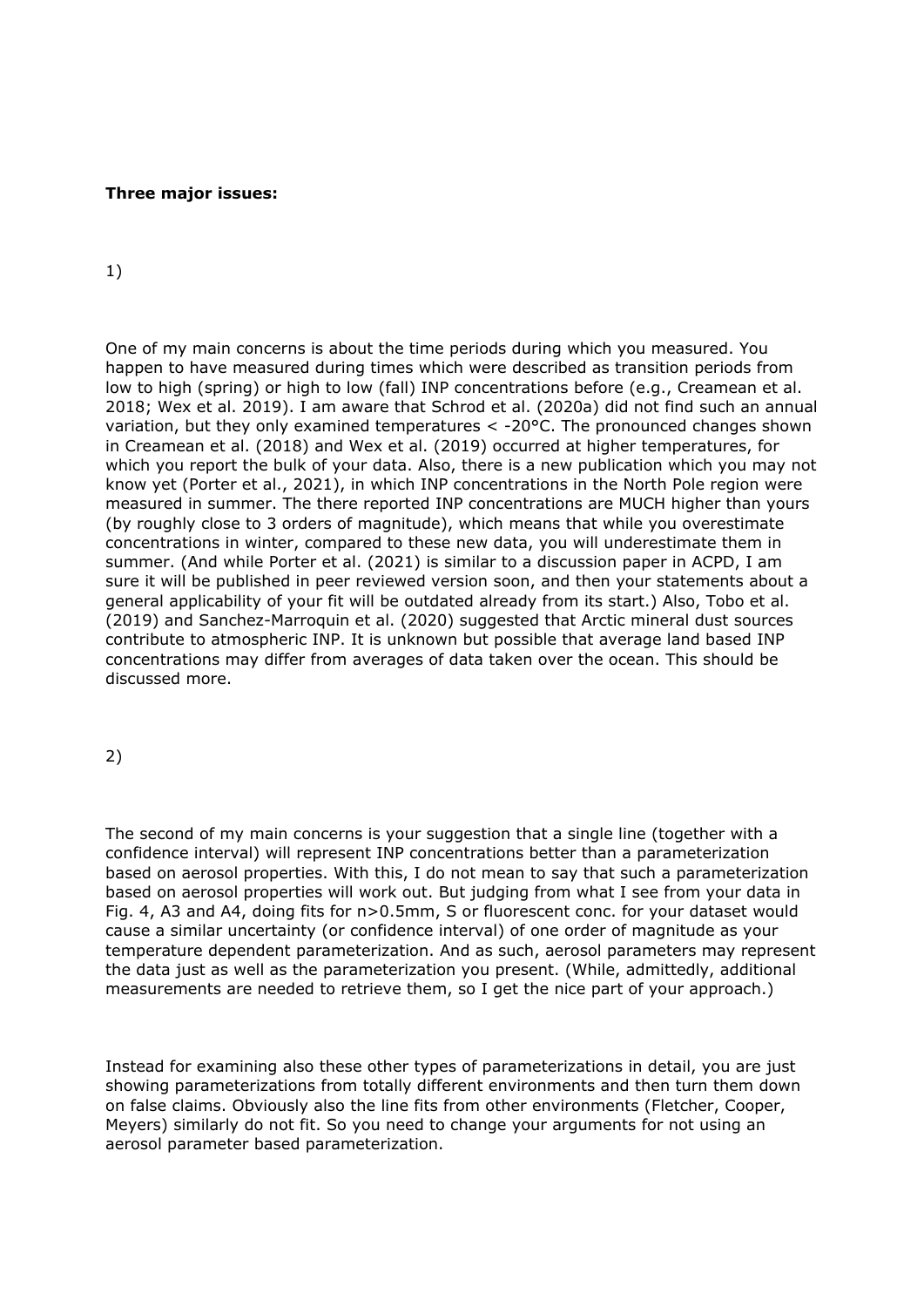Therefore, it needs to be discussed why you think that such a temperature dependent parameterization would outperform parameterizations related to aerosol parameters, which, as said, aren't even introduced and much less examined in the current study. Also, while your parameterization gives a general temperature dependent trend, it does not reproduce the variability as such (besides for giving a range for it, which covers, overall, 2 orders of magnitude). All of this needs to be stated much clearer.

3)

My last main concern is about your comparison with literature data. In Fig. 7, you include some data from Hartmann et al. (2021), a ship-based summer campaign. More specifically, you include the off-line data in Fig. 7, but not the SPIN data. Later in the text you argue that the off-line data are lower than yours, and you mention as possible reasons a) local differences and b) that the off-line samples may have degraded during transport and storage, based on an extrapolation of these data towards SPIN data shown in Hartmann et al. (2021). Specifically, your argument b) makes me think that you feel that the SPIN data is more trustworthy than the off-line data. But this opens up the question why SPIN data is not included in Fig. 7.

Then you say that without including the Hartmann et al. (2021) data, "approximately 97 % of the data falling within the confidence interval for the summer." I assume that for your analysis comparing with literature data, you only included the off-line data from Hartmann et al. (2021) shown in Fig. 7. Or were the SPIN data ever included in your comparison to previous Arctic INP field observations? I guess not, and this is disturbing. I assume you overlooked to include these data and will do so in the revised version. Or maybe there is a good reason for excluding these data. In this case, it needs to be explicitly stated in the text that you exclude them and why.

Summarizing these major concerns, claims you make about the wide applicability of your new parameterization and its outperformance of others seem to be exaggerated and need to be tuned down. I refer to this issue below explicitly where needed.

## **General comments:**

First a general comment on having an appendix: The way the text is structured, it is necessary to go back and forth in the file to get all information during reading. Also, the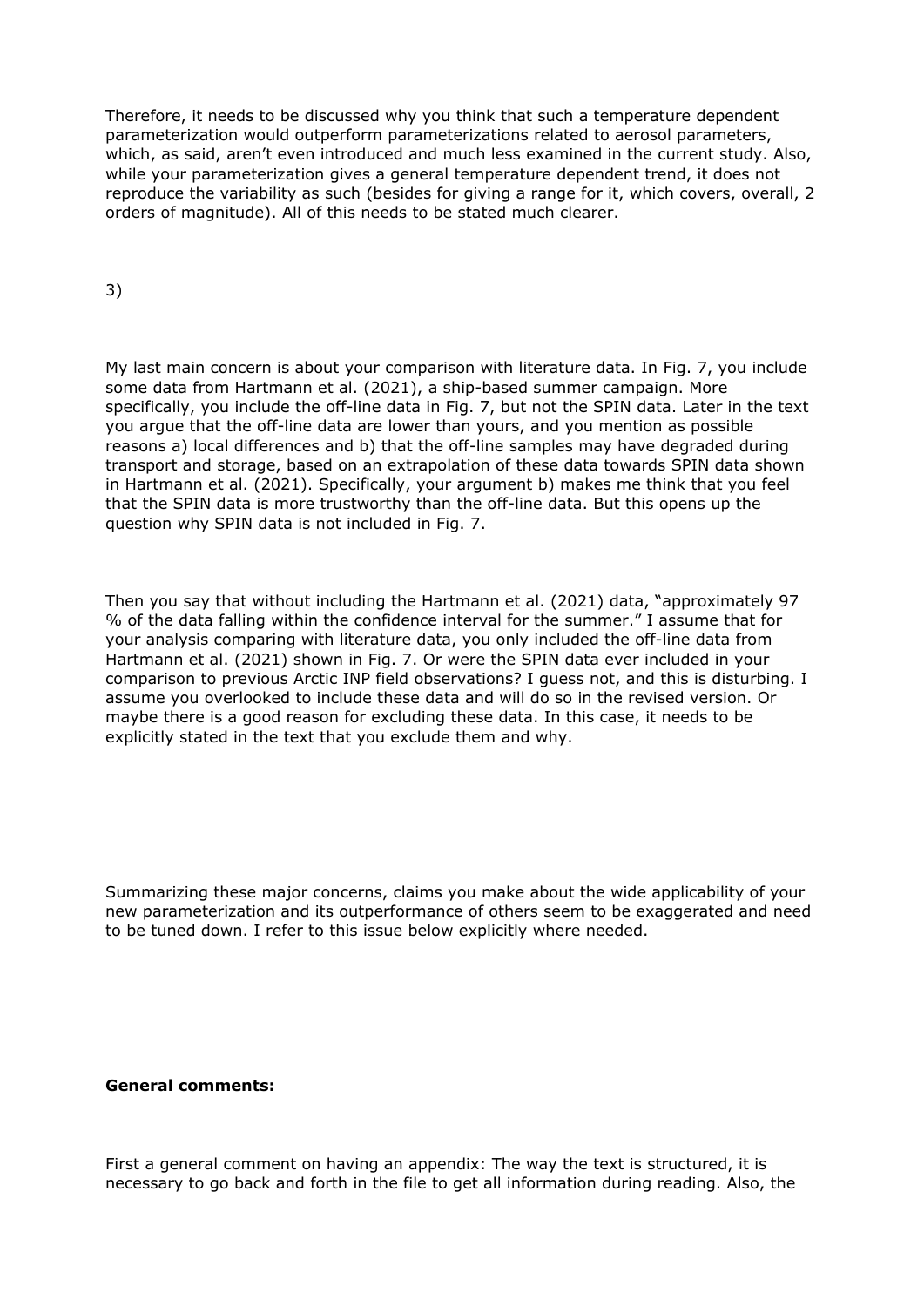appendix is quite long. I suggest to prepare supplemental information as a separate file. If I refer to the appendix below, this also always alternatively stands for supplemental information.

Line 8-9: It would be informative to already know from the abstract, during which months you measured.

Line 53: The method to fit INP concentration distributions at one temperature with a frequency distribution was first suggested by Welti et al. (2018), who was, to my knowledge, the first in the INP community, who referred to the paper by Ott et al. (1990), which you cite here. You cite Welti et al. (2018) later, so you should know the content of this work. I was waiting for Welti et al. (2018) to be cited already above, where you describe different types of fitting. Refer to Welti et al. (2020) and the fact that he fitted frequency distributions to INP data either above or related to this sentence here.

Line 76-77: "A flow splitter (custom-built), a 0.5 m long 90°-bend and a three-way ball valve (…) connected a blower (…) and a high flow-rate impinger (…), both operating at 300 L min−1, downstream to the inlet." Please revise this sentence, as it is difficult to understand. Imagining the equipment, I guess I know what you mean, but was the bend in one of the lines after the flow splitter, or before? What was the diameter of the tubing? Maybe an additional sketch would be good as well.

Line 89-90: It remains totally unclear, how INP measurements were done. Liquid was sampled by the impinger, and then? I assume measurements were done right after 1 h sample collection? Or were the samples stored frozen? The measurements you did with DRINCZ, and basics of how DRINCZ works need to be explained at least shortly. This location here is the one where this information fits best.

I was also wondering, in Fig. 1 (b), where DRINCZ really is  $-$  I assume it is the thermostat. If so, move the word "DRINCZ" to the left, and also move "Coriolis impinger" to where this really is.

Line 90: The parameter N\_INP is not officially introduced, therefore, behind "INP concentration" add "(N\_INP)".

Equ. 1: You explain how to derive INP concentrations from impinger samples/DRINCZ measurements. But how about data from HINC?

Line 99: You refer to a background correction. Collecting samples in an impinger (with added water to keep its performance) will enrich impurities in the water in the samples.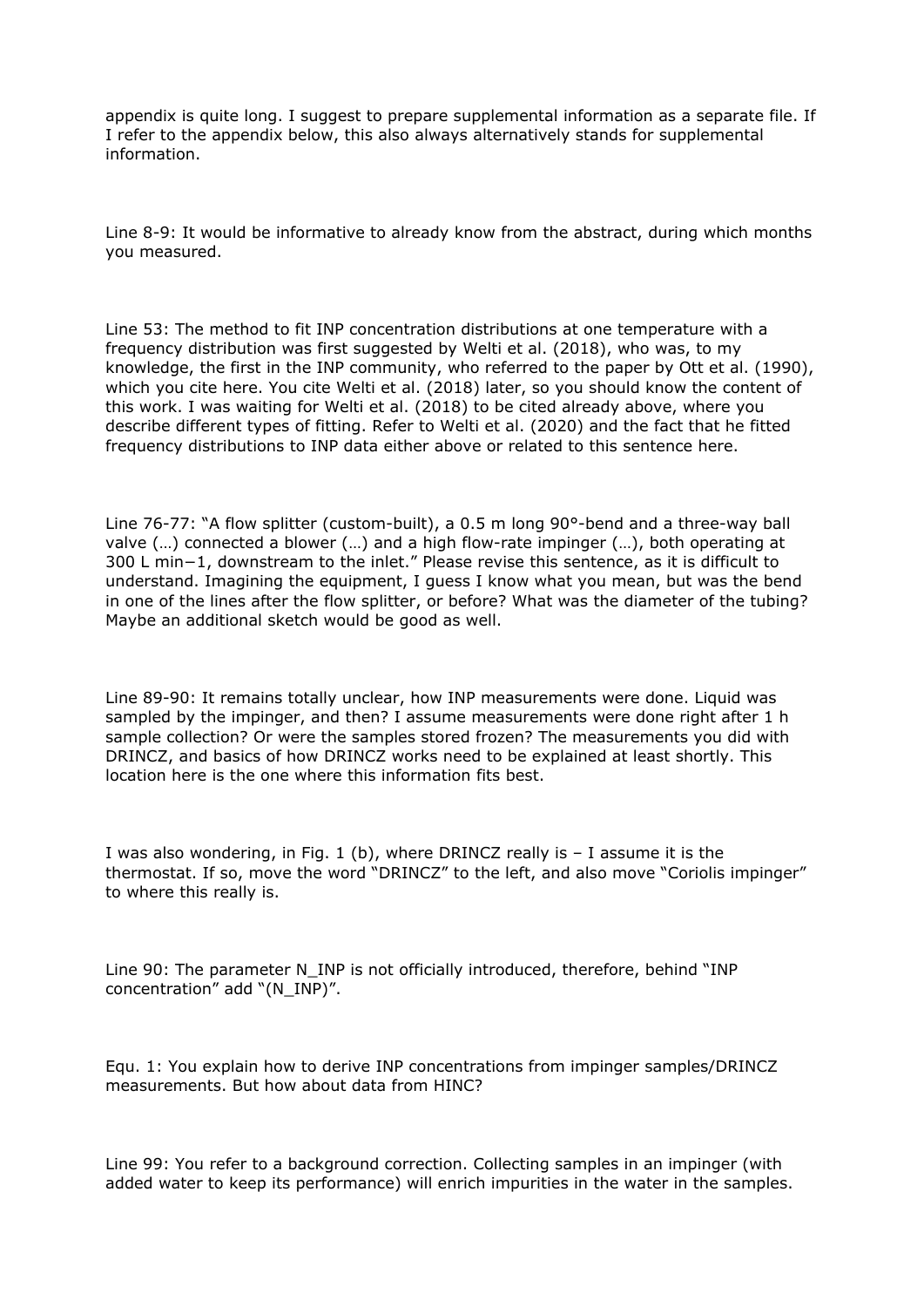For a background correction, you likely collected particle free air into pure water in the impinger for the typical sampling time of 1 hour? Or did you determine this otherwise? In any case, it is needed to explain how you determined the background. Also add at least one plot (best in the appendix) with raw measured INP data (frozen fractions) from samples and from background, as suggested as good practice by Polen et al. (2018).

Line 104: Did HINC use a pre-impactor to reduce false signals from large aerosol particles, as it is typically done for these in-situ instruments? Please state this in the text.

Line 123: This whole chapter 2.2 is difficult to follow and has a quite technical content. It may be better to add a more describing chapter here, in which you roughly explain what you did, and move this rather technical chapter to the appendix.

But no matter if you move most of the following content to the appendix or not, the text here needs to start with one or a few explanatory sentence(s) about what will be introduced in the following.

Line 168: "indistinguishable" may be the wrong word, here. Also, at the end of the sentence add "for the months during which we did our measurements." This is important (as elaborated on repeatedly in this review), as there is a seasonal variation in the Arctic (also observed at Ny-Alesund, see Wex et al., 2019), and that is exactly one of the reasons why your parameterization may not be as broadly applicable as you suggest in your text, performing worse when comparing to literature data taken in winter and summer.

Figure 4: Do I get it right, that D15 was shown as solid line only in the "applicable temperature range" at -20°C and -30°C, and else is given at dotted line? Then add the dotted line with a description to the legend. (The same holds for Fig. A3.)

Also, maybe use brighter blue and green colors for the text in the plots (concerning rho and p). (This also applies for other respective plots.)

Line 190: "For a few decades" – if this is true, then why do you cite two papers from 2021 on this issue? And what do you mean by "temperature dependence"? It seems to imply that knowing the slope of the curve is correct. But I guess that is not what is meant? Revise the test to be more specific on that.

Line 203: "To our knowledge, it is the first attempt to predict INP concentrations in the Arctic utilizing in-situ measurements." Collecting a sample for 1 hour and then examining the resulting bulk liquid (which is, I think, you did with DRINCZ) is not an in-situ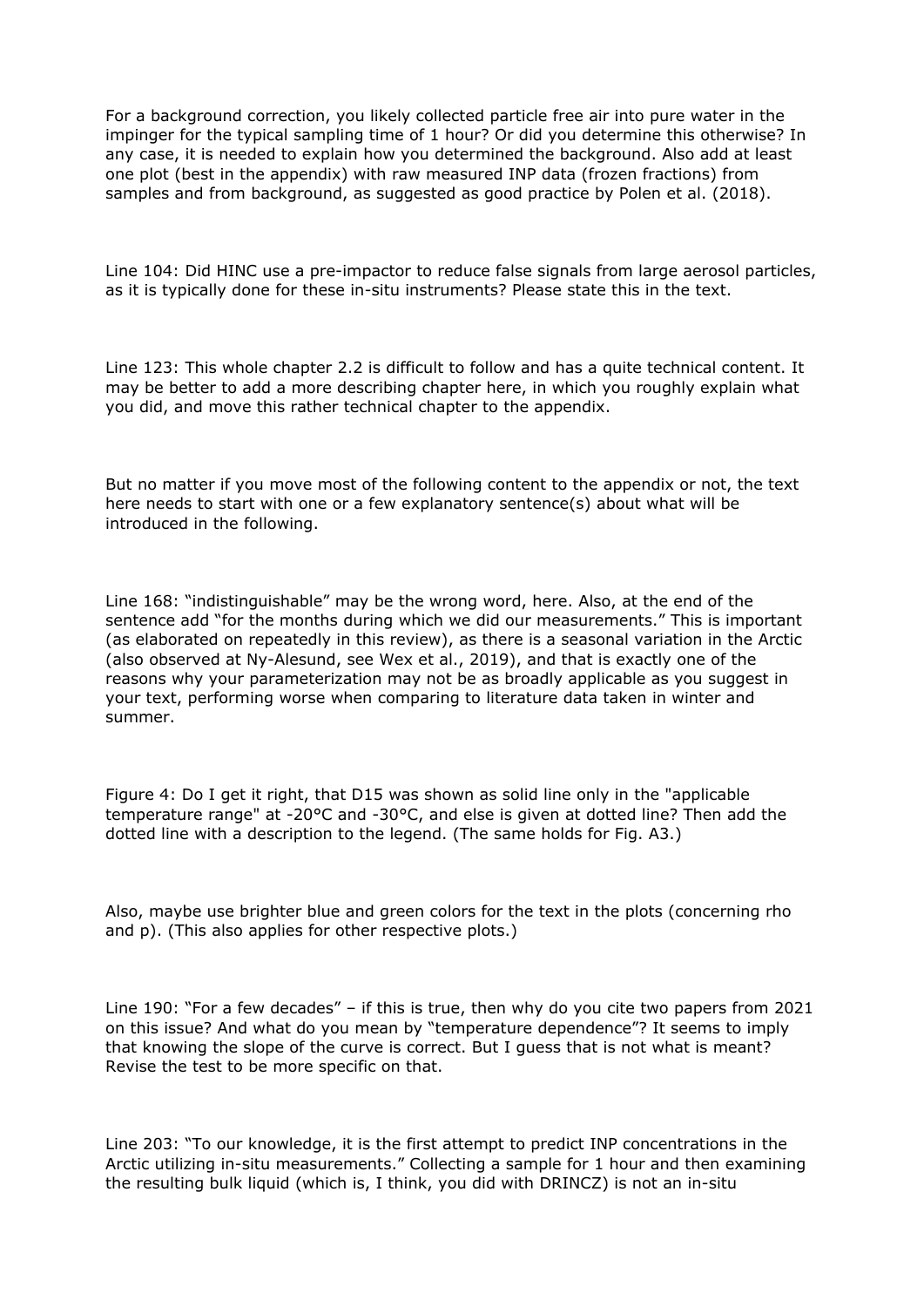measurement. Also, Schrod et al. (2020a), which you cite a number of times, gave an INP concentration parameterization, albeit based on relative humidity. Nevertheless, your statement is incorrect. Revise this sentence or remove it completely.

Line 206: Here you compare to the Fletcher, Cooper and Meyers parameterizations and state that your parameterization is lower than these. It may be good to add that these older parameterizations were done for different environments (i.e., not the transition months in the Arctic).

Figure 7: This relates to my main concern #3. Either include SPIN data from Hartmann et al. (2021) in both figure and analysis, or give a good reason for omitting it.

Line 216ff: This section about how well the parameterization fits, regardless of season and in general needs to be revised, also maybe in light of the addition of SPIN data, which may influence overall performance of your parameterization, or at least its performance during summer.

Line 233ff: A possible regional dependence of your results, which you suggest here, could be of interest. From your big data-set, did you try to compare terrestrially collected data with other data (from ships or airborne)?

Line 251: State clearly, following "95% confidence interval", that this confidence interval covers two orders of magnitude.

Line 254-256: What do you mean by well-mixed INP air masses? Also: the reasoning of the sentence here is not logical. INP are so rare, that most "overall" aerosol properties will not be useful to parameterize them. This means that a good aerosol parameter which can predict INP has not yet been found (and we may not find one), but it says nothing about the mixing state of air masses wrt. INP. At most, it may indicate that the majority of aerosol particles and the majority of INP may have different sources. This sentence needs a thorough revision.

Line 259-261: Given the limitations I listed in this review, this sentence needs to be tuned down. It sounds like you are trying to sell something. Particularly, I don't see how you can make any inference about a vertical INP profile!

Line 256-257: "new INP parameterization can be used as a proxy to estimate the preindustrial or pristine INP level" This was not discussed in the text at all, and is highly questionable. Remove this text. Besides for this not being a topic in your study at all, here some more reasoning: You do not know how "pristine" your data is, given that it was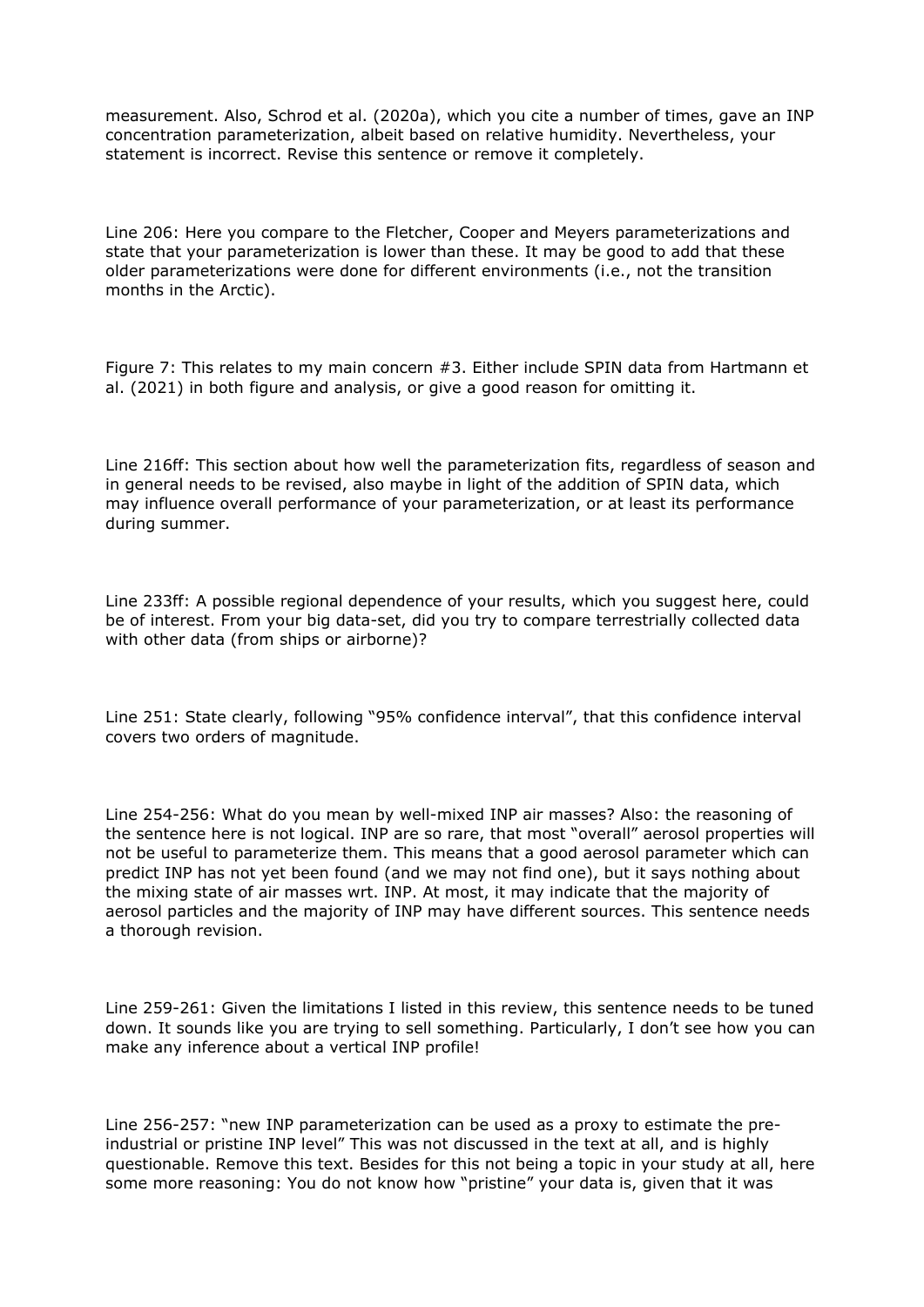collected on land, and then close to a settlement in the Arctic (Ny-Alesund). As for preindustrial times, while it has been argued that Arctic haze does not add INP to Arctic air masses (at least in the temperature range which also you are looking at), it is not clear, to my knowledge, if overall INP concentrations have or have not changed. I know of two studies examining Arctic ice cores (Hartmann et al., 2019 and Schrod et al., 2020b – not intended for inclusion in your work, I only need them for my argument here), which however only examined ice cores dating up to  $\sim$  1990, which is before Arctic amplification clearly started to show. These two studies also come to differing conclusions, the former saying that up to this time, no change was observed, while the latter said that in the modern-day period for temperatures  $\lt$  -22 $\degree$ C, there were higher and more variable INP concentrations. So overall, nothing is known about the performance of your parameterization to describe pre-industrial times.

Fig. A1: This figure isn't referred to in the appendix, only in the main text, which I find confusing. At the same time, I found it confusing that the appendix starts with referencing to Fig. A2. I suggest to add a paragraph on the fitting as A1, which would bring all that in order.

### **Editorial comments:**

Line 115: Mention in section 2.1.2 explicitily, that the WIBS instrument was only used during fall. Right now, one has to get down to A2 to know about that, which is too late.

Line 130: Delete "the" before "heteroscedastic".

Line 158-159: "The overview of the measurement site and the experimental setup are given in the Section 2.1 and Fig. 1a." - This doesn't need to be repeated here and is rather interrupting the flow of the text -> remove this sentence.

Line 161: In the parenthesis, "further" should not be capitalized.

Line 165: What do you mean by "virtually log-linear pattern"? Maybe delete "virtually"???

Line 165: Delete "the" before "decreasing".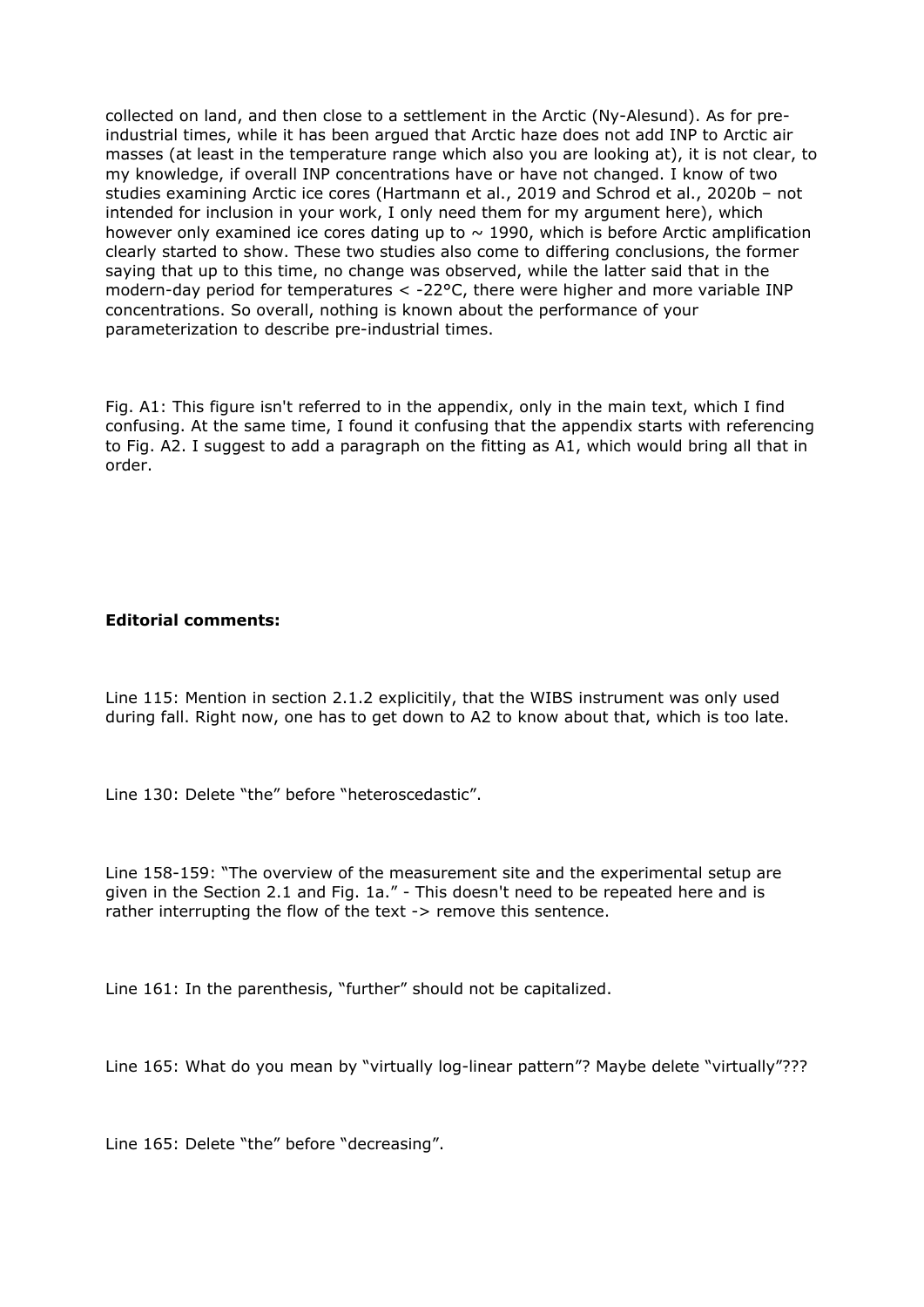Caption of Fig. 4: "as a function of the particle larger than 0.5 µm (volume equivalent diameter) number concentration (n>0.5µm)" should better be something like "as a function of n>0.5um (the number concentration of particles larger than 0.5um volume equivalent diameter)".

Line 166-167: "we conducted unpaired t-tests with a significance level of 5 % for observed INP concentrations at each temperature" I know what you did, here, but maybe this could be formulated a bit better.

Line 186 ff: "relations were first fitted between … relations were further linked with temperatures" – this is not the correct description. Typically, a parameter like the surface site density n\_s was calculated based on measured (temperature dependent) INP concentrations together with the surface area, and then the obtained (temperature dependent) calculated values were fitted- so these two sentences here are off and need rewording.

Line 189: Add "area" after "surface".

Line 191: First word should be in plural: "parameterizations".

Line 191-192: "We present a methodology to optimally fit the temperature dependence of INP concentration from frequency distributions." Sounds somewhat strange, think about rewording. Part of my bad feeling about this may be that you don't fit a temperature dependence, but the frequency distributions.

Line 198: Delete "the" before "trimmed".

Line 206: Add "than these parameterizations" at the end of the sentence.

Line 207: Replace "overestimated" with ""overestimating our values".

Caption of Fig. 5: "inidcated" needs to be corrected. AND add an "are" after "parameterizations".

Figure 5 versus Figure 7: Check which line is which, and which ones are correct – Fletcher, Cooper, and Meyers lines should be the same in these two plots, but they are different, at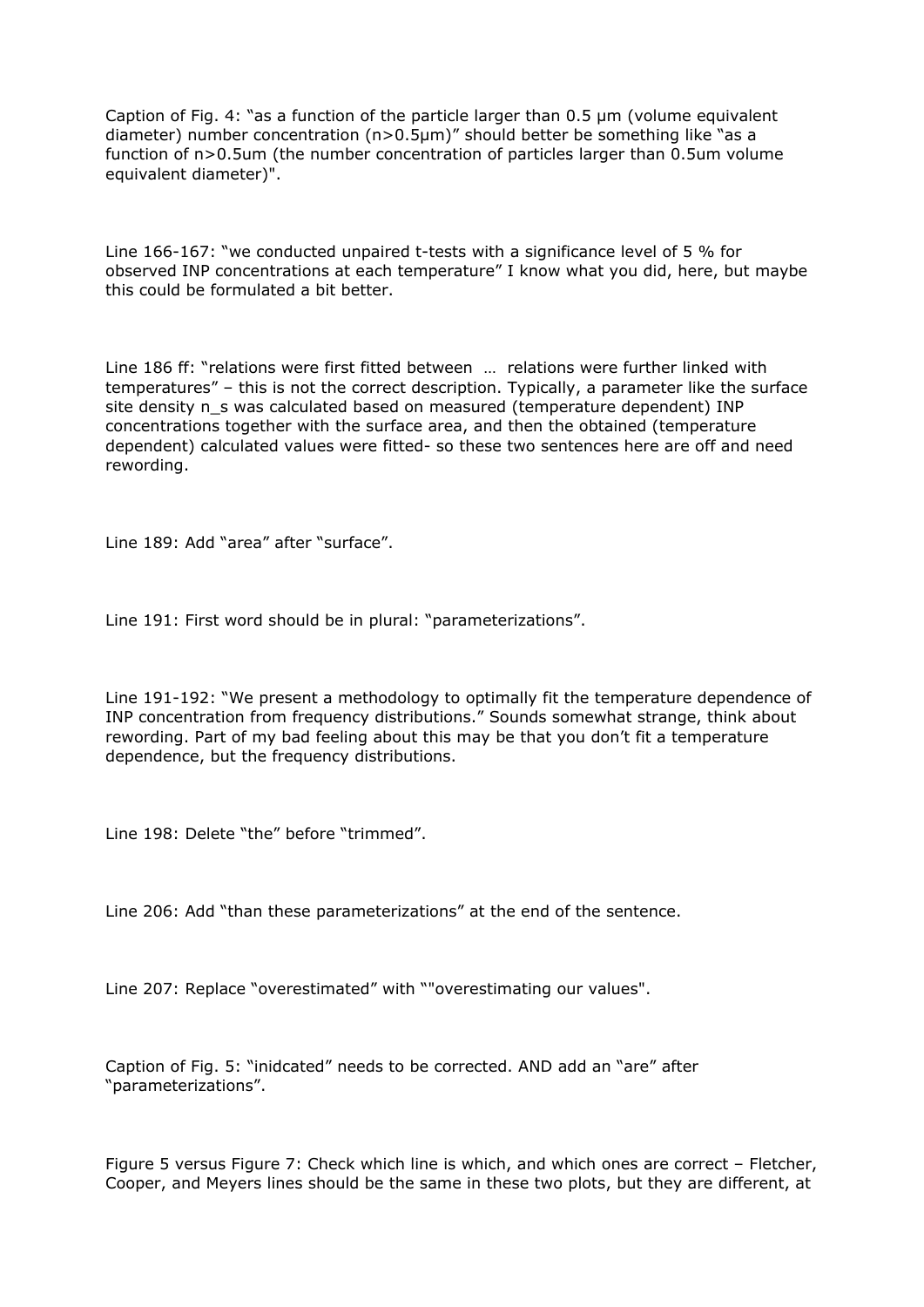a first glance. (It could be that Fletcher is different?)

Figure 7: In the legend, Ny-A..lesund (at Schrod 2020) needs to be corrected.

Figure 7: "The temperature in parenthesis of the Schneider et al. (2021) parameterization represent the average ambient temperature observed during the autumn (-4.1 °C) and spring  $(-13.1 \degree C)$  campaigns." - I don't see any temperature in parenthesis for the Schneider et al. (2021) parameterizations. Please check the figure or change this sentence.

Line 238: To describe SPIN, change the text in the parenthesis with "(an online instrument based on the same measurement principle as HINC)".

Line 249: In the text you typically use the expression of a 95% confidence interval, here you now refer to 2sigma. Might be better to have this consistent throughout the text.

Line 271: You did not measure the surface (that could be done with an epiphaniometer), but calculated it. Therefore, delete "and surface", or mention that you derived it.

Line 271: Sentence starting with "Generally" misses a verb ("was observed" or so).

Line 274: "concentration of fluorescent particle concentration" - delete one "concentration".

Page 15, caption for Tab. A2: As the abbreviation was only used here, give the explanation "confidence interval" for "CI".

Figure A5: Concerning this figure, it is only mentioned in the text that it exists. Add a paragraph or so (in the appendix), at least explaining what it shows.

**Literature:**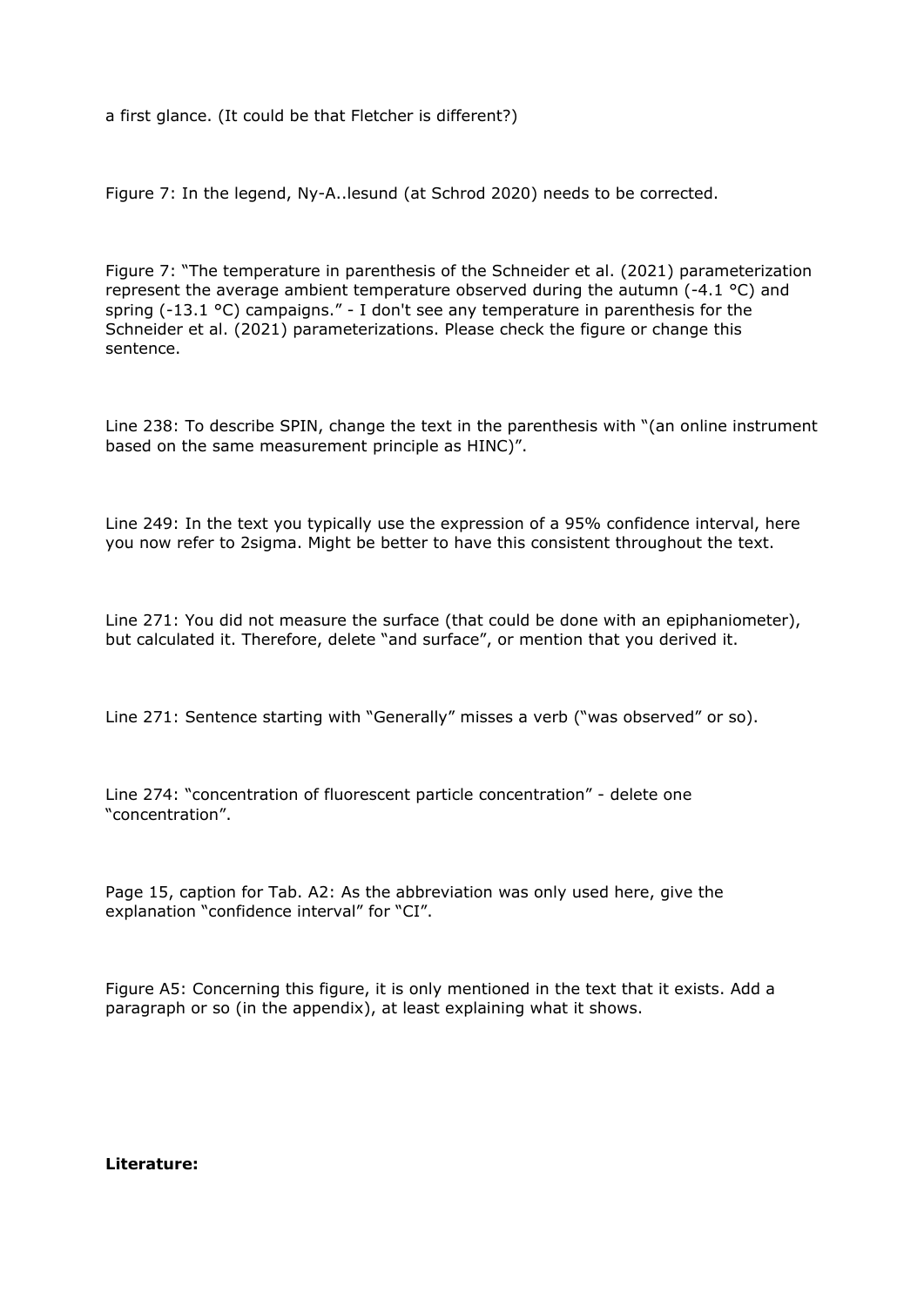Creamean, J. M., R. M. Kirpes, K. A. Pratt, N. J. Spada, M. Maahn, G. de Boer, R. C. Schnell, and S. China (2018), Marine and terrestrial influences on ice nucleating particles during continuous springtime measurements in an Arctic oilfield location, Atmos. Chem. Phys., 18, 18023–18042, doi:10.5194/acp-18-18023-2018.

Hartmann, M., T. Blunier, S. O. Brügger, J. Schmale, M. Schwikowski, A. Vogel, H. Wex, and F. Stratmann (2019), Variation of ice nucleating particles in the European Arctic over the last centuries, Geophys. Res. Lett., 46, doi:10.1029/2019GL082311.

Hartmann, M., X. Gong, S. Kecorius, M. van Pinxteren, T. Vogl, A. Welti, H. Wex, S. Zeppenfeld, H. Herrmann, A. Wiedensohler, and F. Stratmann (2021), Terrestrial or marine? – Indications towards the origin of Ice Nucleating Particles during melt season in the European Arctic up to 83.7°N, Atmos. Chem. Phys., 21, 11613-11636, doi:10.5194/acp-21-11613-2021.

Ott, W. (1990), A physical explanation of the lognormality of pollutant concentrations, J. Air Waste Manag. Assoc., 40(10), 1378-1383, doi:10.1080/10473289.1990.10466789.

Polen, M., T. Brubaker, J. Somers, and R. C. Sullivan (2018), Cleaning up our water: reducing interferences from nonhomogeneous freezing of "pure" water in droplet freezing assays of ice-nucleating particles, Atmos. Meas. Tech., 11, 5315–5334, doi:10.5194/amt-11-5315-2018.

Porter, G. C. E., M. P. Adams, I. M. Brooks, L. Ickes, L. Karlsson, C. Leck, M. E. Salter, J. Schmale, K. Siegel, S. N. F. Sikora, M. D. Tarn, J. Vüllers, H. Wernli, P. Zieger, J. Zinke, and B. J. Murray (2021), Highly active ice-nucleating particles at the summer North Pole, ESSOAr, doi:https://www.essoar.org/doi/10.1002/essoar.10508073.1.

Sanchez-Marroquin, A., O. Arnalds, K. J. Baustian-Dorsi, J. Browse, P. Dagsson-Waldhauserova, A. D. Harrison, E. C. Maters, K. J. Pringle, J. Vergara-Temprado, I. T. Burke, J. B. McQuaid, K. S. Carslaw, and B. J. Murray (2020), Iceland is an episodic source of atmospheric ice-nucleating particles relevant for mixed-phase clouds, Science Advances, 6(26), doi:10.1126/sciadv.aba8137.

Schrod, J., E. S. Thomson, D. Weber, J. Kossmann, C. Pohlker, J. Saturno, F. Ditas, P. Artaxo, V. Clouard, J. M. Saurel, M. Ebert, J. Curtius, and H. G. Bingemer (2020a), Longterm deposition and condensation ice-nucleating particle measurements from four stations across the globe, Atmos. Chem. Phys., 20(24), 15983-16006, doi:10.5194/acp-20-15983-2020.